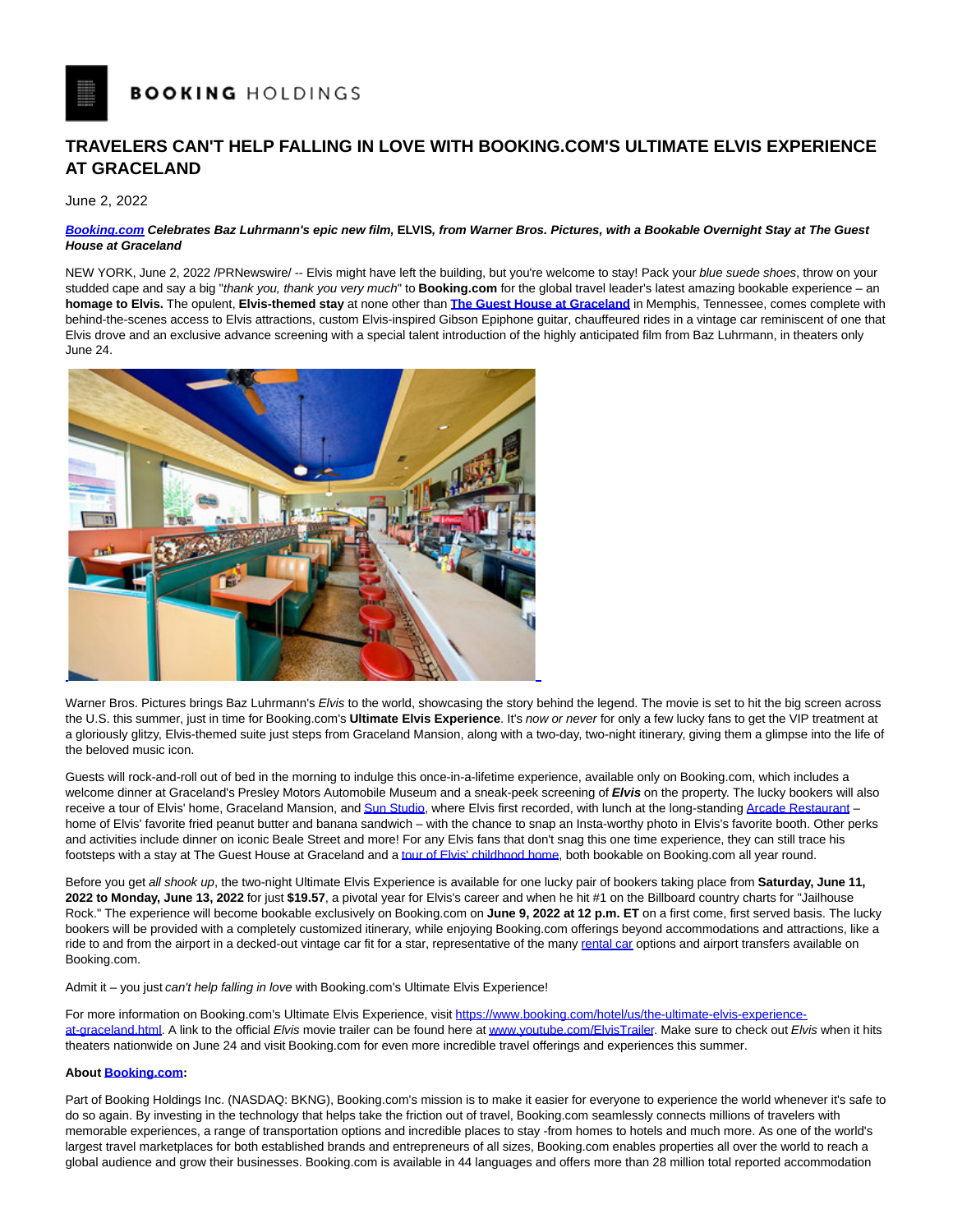listings, including more than 6.5 million listings of homes, apartments and other unique places to stay. No matter where you want to go or what you want to do, Booking.com makes it easy and backs it all up with 24/7 customer support.

Follow us o[n Twitter a](https://twitter.com/bookingcom)n[d Instagram,](https://www.instagram.com/bookingcom/) like us on [Facebook,](https://www.facebook.com/bookingcom) and for the latest news, data and insights, please visit our [global media room.](https://globalnews.booking.com/)

## **About Elvis:**

Elvis is an epic, big-screen spectacle from Warner Bros. Pictures and visionary, Oscar-nominated filmmaker Baz Luhrmann that explores the life and music of Elvis Presley, starring Austin Butler and Oscar winner Tom Hanks. A thoroughly cinematic drama, Elvis's (Butler) story is seen through the prism of his complicated relationship with his enigmatic manager, Colonel Tom Parker (Hanks). As told by Parker, the film delves into the complex dynamic between the two spanning over 20 years, from Presley's rise to fame to his unprecedented stardom, against the backdrop of the evolving cultural landscape and loss of innocence in America. Central to that journey is one of the significant and influential people in Elvis's life, Priscilla Presley (Olivia DeJonge).

Oscar nominee Luhrmann directed from a screenplay by Baz Luhrmann & Sam Bromell and Baz Luhrmann & Craig Pearce and Jeremy Doner, story by Baz Luhrmann and Jeremy Doner. The film's producers are Luhrmann, Oscar winner Catherine Martin, Gail Berman, Patrick McCormick and Schuyler Weiss. Toby Emmerich, Courtenay Valenti and Kevin McCormick executive produced.

A Warner Bros. Pictures Presentation, A Bazmark Production, A Jackal Group Production, A Baz Luhrmann Film, Elvis will be distributed worldwide by Warner Bros. Pictures. It is set to release in theaters in North America on June 24, 2022, and internationally beginning 22 June 2022.